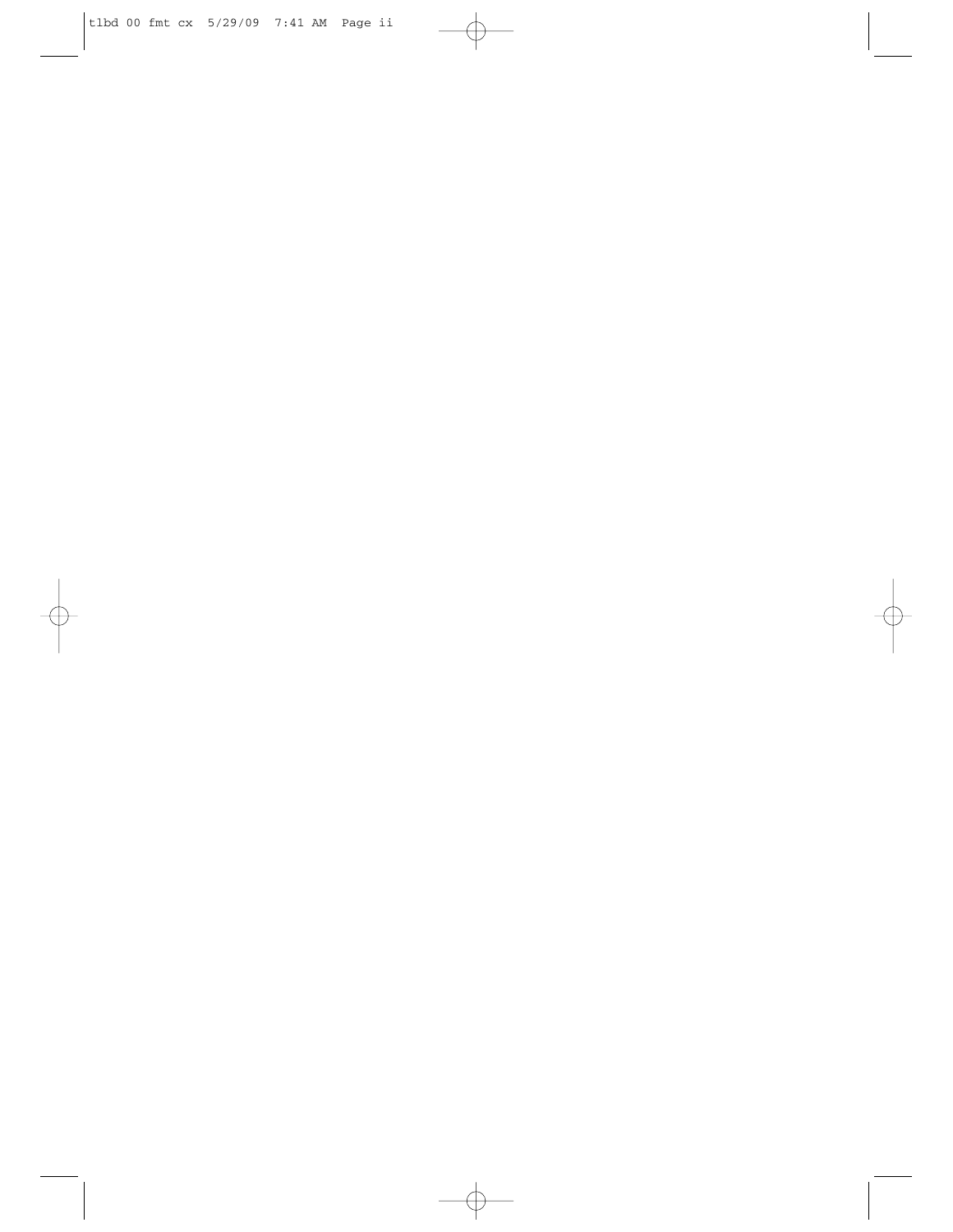# **Teaching Law by Design**

*Engaging Students from the Syllabus to the Final Exam*

### **Michael Hunter Schwartz**

professor, washburn university school of law, co-director, institute for law teaching and learning

### **Sophie Sparrow**

professor, franklin pierce law center

### **Gerald Hess**

professor, gonzaga university school of law, co-director, institute for law teaching and learning

> Carolina Academic Press Durham, North Carolina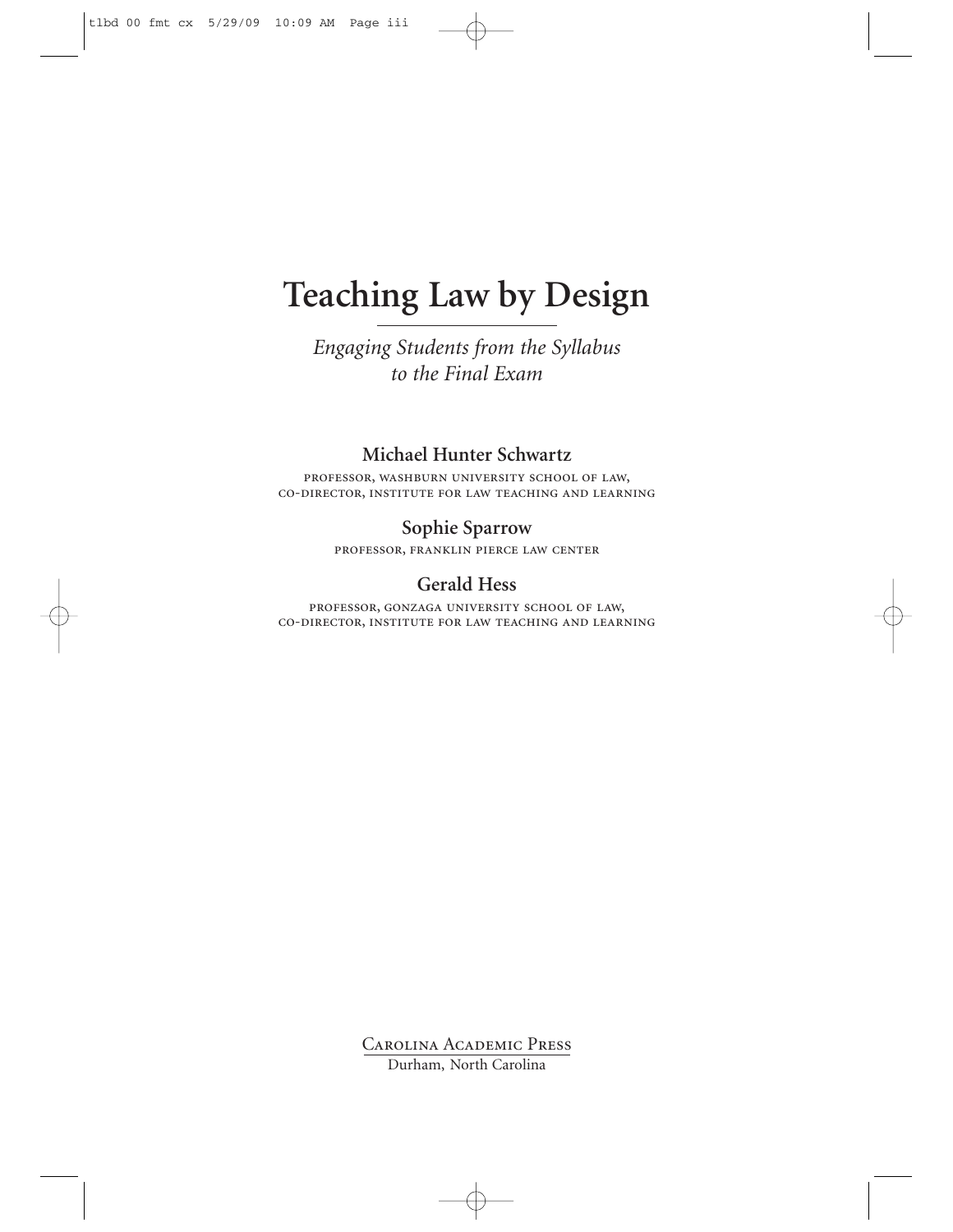### Copyright © 2009 Michael Hunter Schwartz, Sophie Sparrow, and Gerald Hess All Rights Reserved

#### **Library of Congress Cataloging-in-Publication Data**

Schwartz, Michael Hunter.

Teaching law by design : engaging students from the syllabus to the final exam / Michael Hunter Schwartz, Sophie Sparrow, Gerald Hess.

p. cm.

Includes bibliographical references and index.

ISBN 978-1-59460-497-3 (alk. paper)

1. Law—Study and teaching—United States. 2. Law teachers—United States—Handbooks, manuals, etc. I. Sparrow, Sophie. II. Hess, Gerald F., 1952- III. Title. KF272.S37 2009 340.071'173—dc22 2009013705

Carolina Academic Press 700 Kent Street Durham, NC 27701 Telephone (919) 489-7486 Fax (919) 493-5668 www.cap-press.com

Printed in the United States of America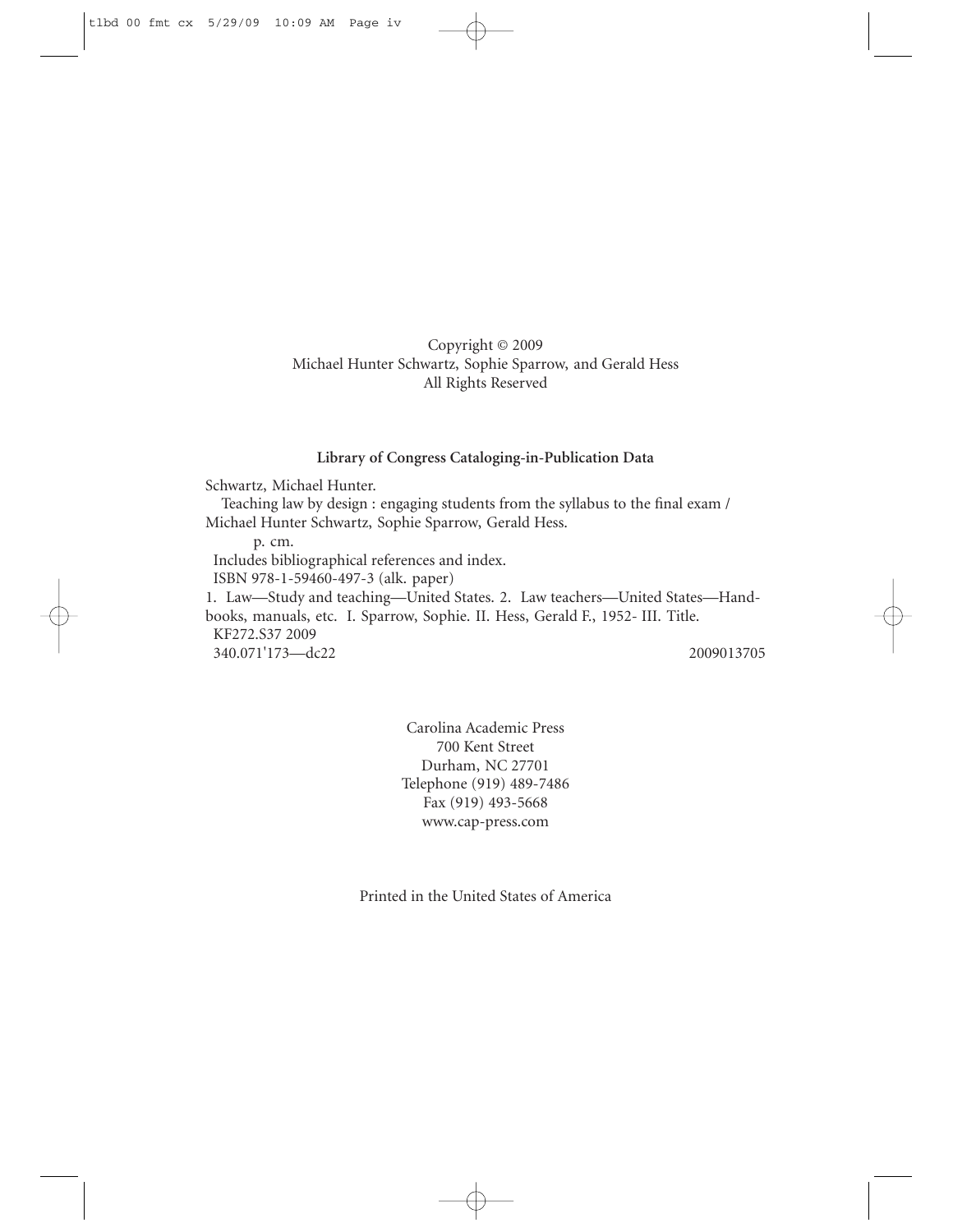*This book is dedicated to*

My mother, Alice Gokkes, whose unfailing belief in continuous self-improvement even at age 80 — has inspired my own efforts to grow ~Mike

> Layne, Mike, and Amanda — my family of teachers and writers ~Gerry

> > Kai, Silas, and Chris, three of my best teachers ~Sophie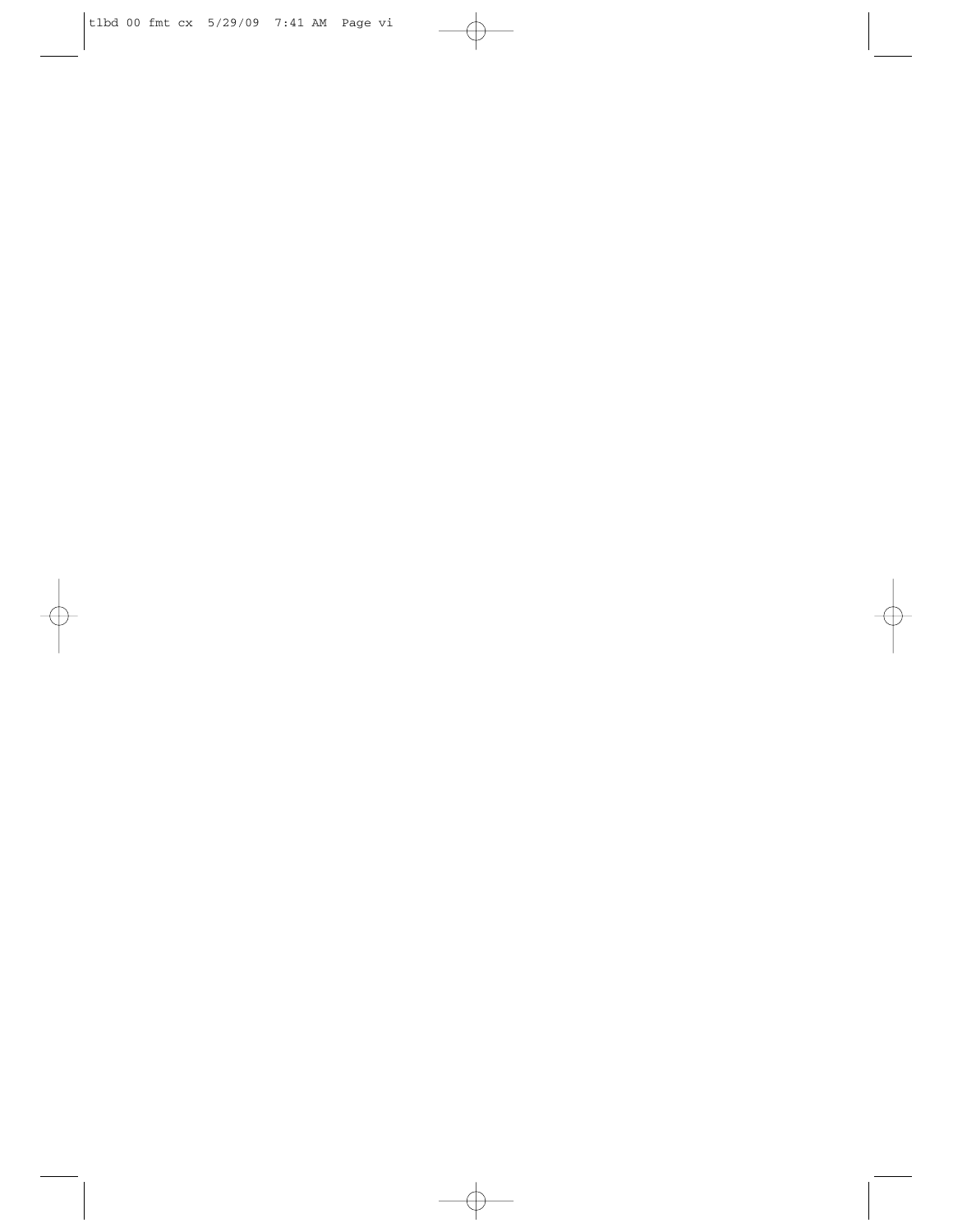# **Contents**

| Preface                                                                | <b>X111</b>    |
|------------------------------------------------------------------------|----------------|
| Chapter 1 · What It Means to Be a Teacher                              | $\mathfrak{Z}$ |
| What we know about effective learning                                  | $\mathfrak{Z}$ |
| Introduction                                                           | $\overline{4}$ |
| Cognitive Learning Theory                                              | $\overline{4}$ |
| Constructivist Learning Theory                                         | 7              |
| <b>Adult Learning Theory</b>                                           | $\,8\,$        |
| Self-Regulated Learning Theory                                         | $\mathfrak{g}$ |
| What we know about effective teaching                                  | 12             |
| Subject matter expertise                                               | 12             |
| Respect                                                                | 13             |
| Expectations                                                           | 14             |
| Support                                                                | 15             |
| Passion                                                                | 16             |
| Preparation and organization                                           | 16             |
| Variety                                                                | 17             |
| Active learning                                                        | 18             |
| Collaboration                                                          | 19             |
| Clarity                                                                | 20             |
| Formative feedback                                                     | 21             |
| Chapter 2 · Student Perspectives on Teaching and Learning              | 23             |
| Students want to be treated with respect                               | 24             |
| Treat students as colleagues                                           | 24             |
| Include different perspectives in class                                | 25             |
| Create a positive and welcoming environment                            | 25             |
| Use students' names                                                    | 26             |
| Students want to be engaged in their learning                          | 27             |
| Use a variety of teaching methods                                      | 28             |
| Give students an organizational structure-provide context for learning | 28             |
| Provide ways for students to be actively involved in class             | 29             |
| Make class preparation assignments reasonable and meaningful           | 29             |
| Provide opportunities for students to work with others                 | 30             |
| Be aware of students' concerns about the Socratic method               | 31             |
| Students want to become good lawyers                                   | 32             |
| Connect what students are learning to the practice of law              | 32             |
| Be explicit—tell students what you expect                              | 32             |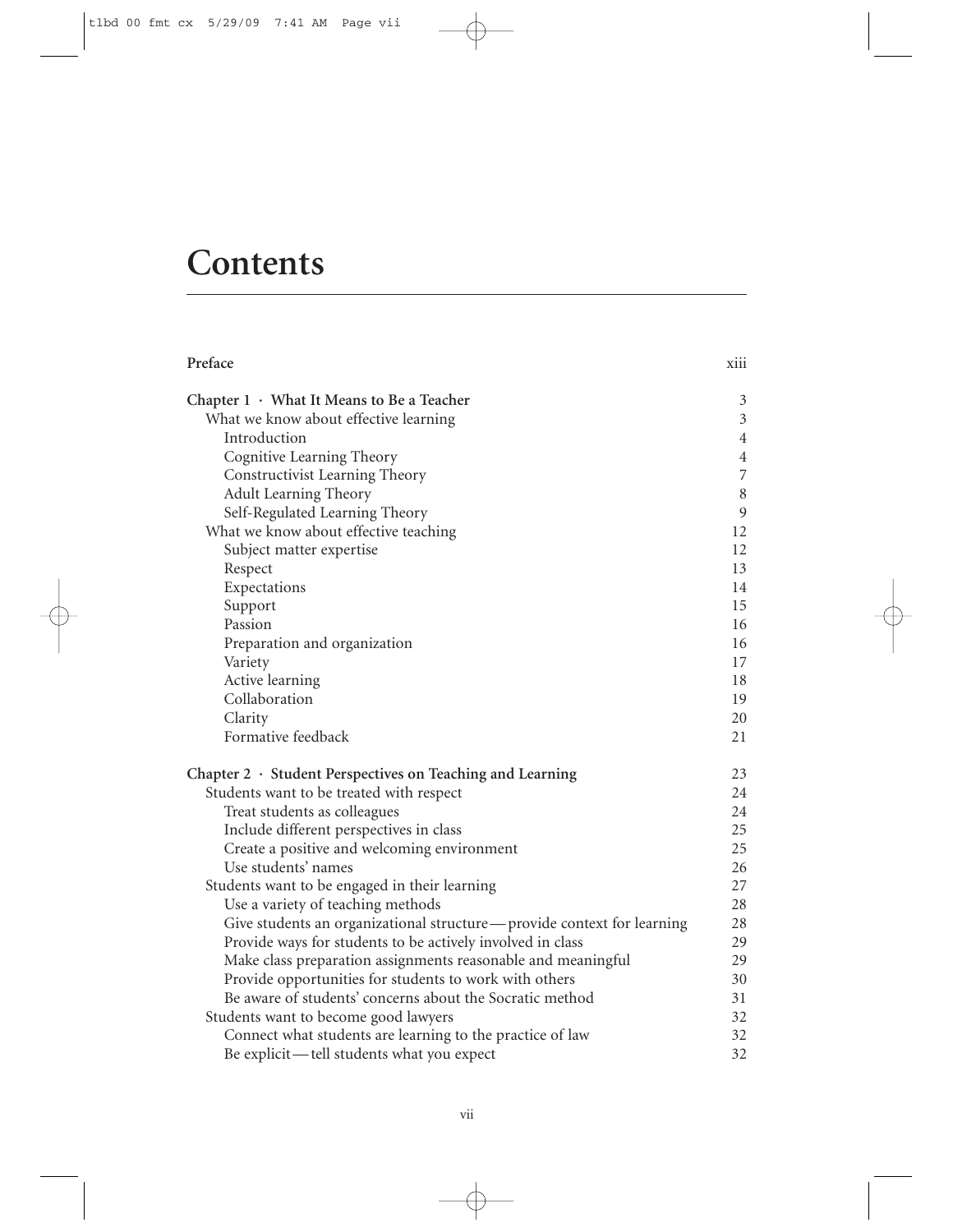#### viii CONTENTS

| Give students opportunities to practice meeting expectations                 | 33       |
|------------------------------------------------------------------------------|----------|
| Give students feedback on their progress                                     | 34       |
| Allow students to show their progress in multiple ways                       | 35       |
| Parting shots-students' general advice to us                                 | 35       |
| How to hear your students' perspectives.                                     | 36       |
| Checklist for considering the students' perspectives                         | 36       |
| Chapter $3 \cdot$ Designing the Course                                       | 37       |
| Introduction                                                                 | 37       |
| Initiating the design process: setting course goals                          | 38       |
| Know your students: assessing the learners                                   | 42       |
| Plan assessment: how will you know whether your students are learning?       | 43       |
| Introduction                                                                 | 43       |
| The three uses of student assessment                                         | 44       |
| Finding the book of your dreams: sifting the morass to find the right        |          |
| textbooks for you                                                            | 45       |
| Broad principles of textbook selection                                       | 45       |
| Some points of textbook comparison we regard as significant                  | 46       |
| Converting goals to results: designing the course to increase the likelihood |          |
| students will learn what you want them to learn                              | 47       |
| Introduction                                                                 | 47       |
| Designing learning units and synthesizing those units in an overall          |          |
| course design                                                                | 47       |
| Writing your syllabus<br>Introduction                                        | 54<br>54 |
| What topics should be addressed in your syllabus?                            | 55       |
| Tone, high expectations, communicating your attitude about student           |          |
| learning, giving students a role in constructing your syllabus               | 58       |
| Course web page design                                                       | 61       |
| Evaluate the design and plan for the future                                  | 63       |
| Checklist for course design process                                          | 64       |
|                                                                              |          |
| Chapter 4 · Designing Each Class Session                                     | 65       |
| Context                                                                      | 65       |
| Course context                                                               | 66       |
| Student context                                                              | 66       |
| Teacher context                                                              | 67       |
| Class objectives                                                             | 68       |
| Learner centered                                                             | 68       |
| Professional knowledge, skills, and values                                   | 68       |
| Clear and concrete<br>Instructional activities                               | 70       |
|                                                                              | 71       |
| Opening                                                                      | 71<br>72 |
| Body<br>Closing                                                              | 75       |
| Feedback                                                                     | 76       |
| Materials                                                                    | 77       |
| <b>Evaluate and Revise</b>                                                   | 82       |
| Sample class designs                                                         | 83       |
|                                                                              |          |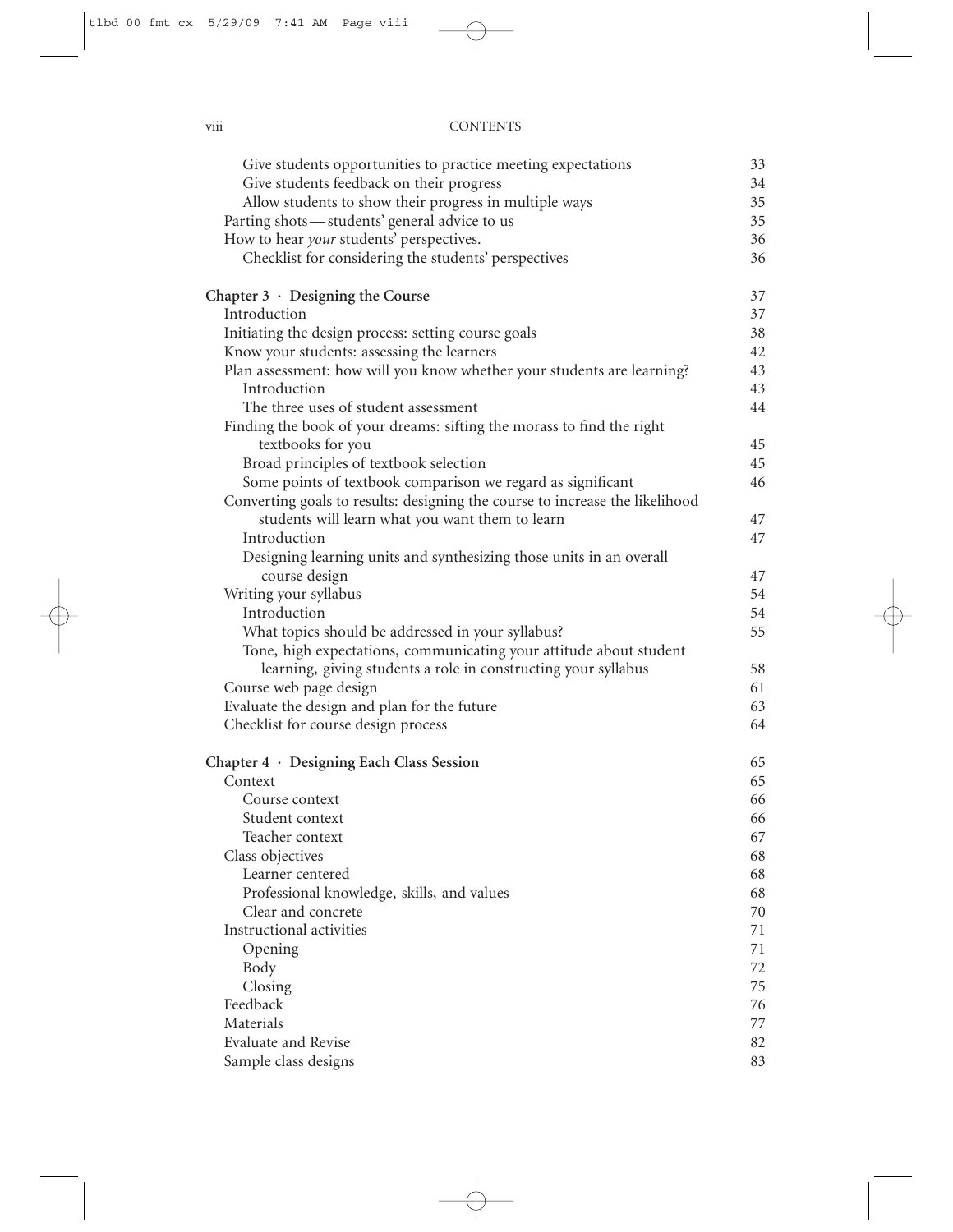| Checklist for class design process                                          | 85         |
|-----------------------------------------------------------------------------|------------|
| Chapter $5 \cdot$ Student Motivation, Attitudes, and Self-Regulation        | 87         |
| Introduction                                                                | 87         |
| Motivating students                                                         | 88         |
| Introduction                                                                | 88         |
| Specific techniques                                                         | 89         |
| Teaching for attitude or value change or development                        | 94         |
| General principles of attitude learning                                     | 94         |
| Techniques for producing attitude change                                    | 95         |
| Conclusion regarding motivational teaching strategies and attitude learning | 98         |
| Engaging students to become expert self-regulated learners                  | 98         |
| Persuasion                                                                  | 99         |
| Role modeling                                                               | 99         |
| Experiencing: getting students to take their "metacognitive pulse"          | 100        |
| Checklists                                                                  | 104        |
|                                                                             |            |
| Chapter $6 \cdot$ Teaching the Class                                        | 107        |
| Create a positive learning environment where students feel that it is safe  |            |
| to take risks.                                                              | 108        |
| Know and use students' names.                                               | 108        |
| Be conscious of the messages you send.                                      | 109        |
| Be enthusiastic.                                                            | 110        |
| Model taking risks and acknowledging weaknesses.                            | 110        |
| Envision yourself less as the "sage on the stage" and more of a             |            |
| "guide on the side."                                                        | 110        |
| Be transparent.                                                             | 111        |
| Be authentic.                                                               | 111        |
| The Nuts and Bolts                                                          | 111        |
| Pre-class: the fifteen minutes before class starts                          | 112        |
| Openings: the first five minutes of class                                   | 112        |
| Body—the heart of the class session                                         | 115        |
| Instructional activities                                                    | 116        |
| Lectures<br>Use mini-lectures.                                              | 119        |
|                                                                             | 119        |
| Add valuable content.<br>Surround mini-lectures with other activities.      | 119        |
| Include visuals.                                                            | 119<br>120 |
| Deliver mini-lectures effectively.                                          | 120        |
| Questioning Techniques                                                      | 120        |
| Prepare students in advance.                                                | 121        |
| Ask clear questions.                                                        | 122        |
| Ask one question at a time.                                                 | 122        |
| Ask a range of questions.                                                   | 122        |
| Elicit different levels of thinking.                                        | 122        |
| Allow sufficient wait-time (at least three to five seconds) after you ask   |            |
| a question.                                                                 | 123        |
| Encourage and promote effective responses.                                  | 123        |
| Respond appropriately to ineffective answers.                               | 123        |
|                                                                             |            |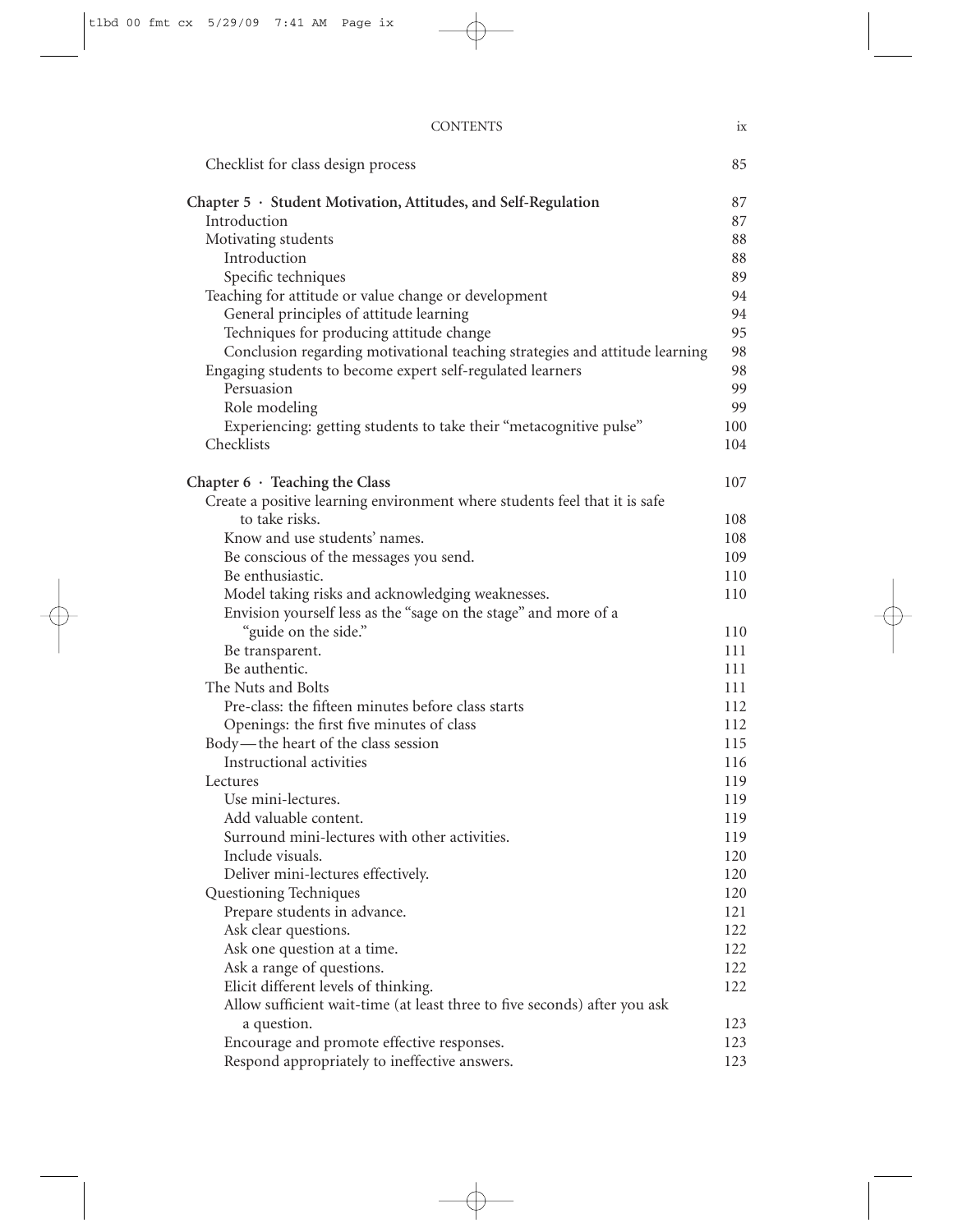| л | <b>CONTENTS</b> |
|---|-----------------|

| Use the "live discussion" course webpage tool to engage students in |     |
|---------------------------------------------------------------------|-----|
| law school, Socratic-style discussions.                             | 124 |
| Discovery sequence instruction                                      | 125 |
| Using real-life experiences                                         | 125 |
| Using simulations to promote deep learning                          | 126 |
| Address controversial issues                                        | 126 |
| Visuals                                                             | 128 |
| PowerPoint and other visuals                                        | 128 |
| Dress                                                               | 129 |
| Timing                                                              | 130 |
| Closings: the last five minutes of class                            | 131 |
| Summarize key points.                                               | 132 |
| Give students time to consolidate their learning.                   | 132 |
| Allow students to reflect on their learning.                        | 133 |
| Closing modification: the very last class.                          | 133 |
| Final notes on teaching the class                                   | 133 |
| Checklist for teaching the class                                    | 134 |
| Chapter 7 · Assessing Student Learning                              | 135 |
| Introduction                                                        | 135 |
| The Assessment Cycle                                                | 136 |
| Assessing students to improve their learning during the course      | 137 |
| Step one: Identify learning objectives                              | 138 |
| Step two: Prepare the assessment instrument                         | 139 |
| Step three: Give feedback to students                               | 143 |
| Assessing students to improve your teaching—using classroom         |     |
| assessment techniques                                               | 149 |
| Minute Papers                                                       | 150 |
| <b>Student Surveys</b>                                              | 152 |
| Analysis Charts                                                     | 153 |
| Evaluating students to assign grades                                | 154 |
| Use multiple assessments                                            | 155 |
| Use a variety of assessments                                        | 157 |
| Evaluate fairly                                                     | 158 |
| Talking to students about grades                                    | 160 |
| Designing and using rubrics                                         | 161 |
| Checklist for assessing student learning                            | 163 |
| Chapter $8 \cdot$ Developing as a Teacher                           | 165 |
| Sustaining a teaching practice                                      | 165 |
| Instructional awareness                                             | 166 |
| Formative feedback                                                  | 166 |
| Pedagogical knowledge                                               | 167 |
| Implementation                                                      | 167 |
| Assessment                                                          | 167 |
| Types of teaching development activities                            | 167 |
| Self-Assessment, Reflection, and Study                              | 169 |
| Benefits of reflective practice                                     | 169 |
| Self-Assessment                                                     | 169 |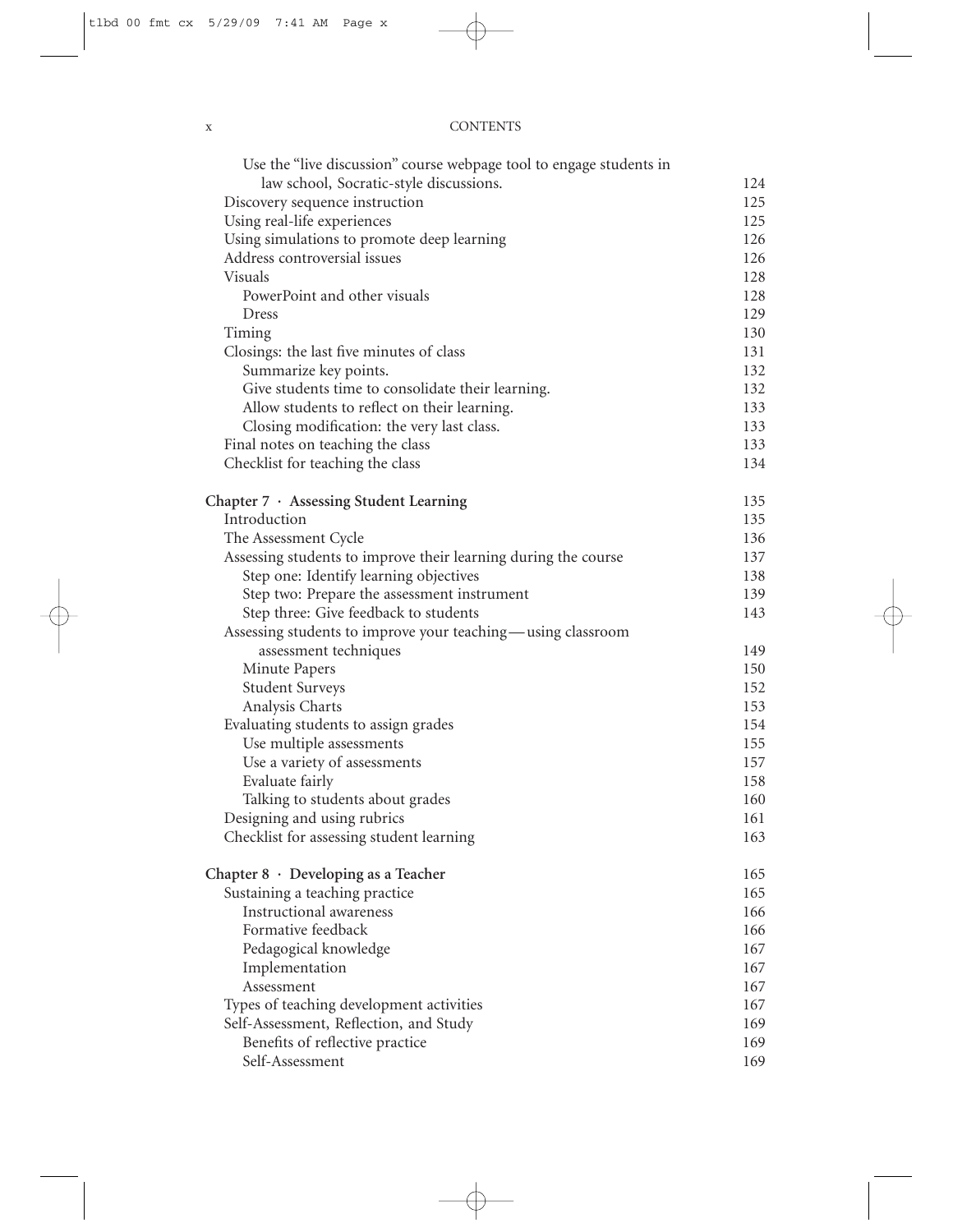#### CONTENTS xi

| Teaching portfolio                                               | 170 |
|------------------------------------------------------------------|-----|
| Teaching journal                                                 | 170 |
| Print and electronic resources                                   | 171 |
| Formative feedback from students                                 | 172 |
| Student evaluations                                              | 172 |
| Feedback from students during the course                         | 173 |
| Collaborating with colleagues                                    | 176 |
| Discussions with colleagues                                      | 176 |
| Peer observations and feedback                                   | 176 |
| Team teaching                                                    | 178 |
| Small group instructional diagnosis                              | 178 |
| Consultants                                                      | 179 |
| Individual coaching                                              | 179 |
| Videotape                                                        | 180 |
| Teaching workshops and conferences                               | 181 |
| Fostering a culture of teaching                                  | 183 |
| Criteria for appointment, tenure, and promotion                  | 183 |
| Separation between development and evaluation                    | 183 |
| Administrative support                                           | 184 |
| Faculty leadership and motivation                                | 184 |
| Institutional reward structure                                   | 185 |
| Community, collegiality, and collaboration                       | 185 |
| Scholarship redefined                                            | 186 |
| Continuous process                                               | 186 |
| Appendices                                                       | 189 |
| Appendix 3-1: Course Goals                                       | 191 |
| Course Goals for Civil Procedure I Course                        | 191 |
| Course Goals for Torts Class                                     | 192 |
| Appendix 3-2: Lesson Objectives                                  | 194 |
| Objectives for a Lesson on Express Conditions                    | 194 |
| Appendix 3-3: Syllabi                                            | 195 |
| Torts Syllabus                                                   | 195 |
| Environmental Law Syllabus                                       | 201 |
| Appendix 4-1: Charts, Tables, and Diagrams                       | 206 |
| Dismissal under FRCP 41 Chart                                    | 206 |
| Chart Depicting Restitution in the Context of a Contracts Course | 207 |
| Common Contract Terms Chart                                      | 208 |
| Personal Jurisdiction Analytical Framework                       | 209 |
| Partially Completed Graphic Organizer Synthesizing Contract      |     |
| <b>Interpretation Principles</b>                                 | 210 |
| Appendix 5-1: Role Plays                                         | 211 |
| Civil Procedure I Oral Argument Role Play                        | 211 |
| Oral Argument Problem - Fall 2008                                | 212 |
| Client Counseling and Insurance Policy Analysis Exercise         | 214 |
| Example Sections of a Client Letter                              | 218 |
| Environmental Law Role Play - Philosophical Perspectives         | 220 |
| Appendix 5-2: Experiential Professionalism Instruction           | 221 |
| Lucy Lockett Professionalism Problem                             | 221 |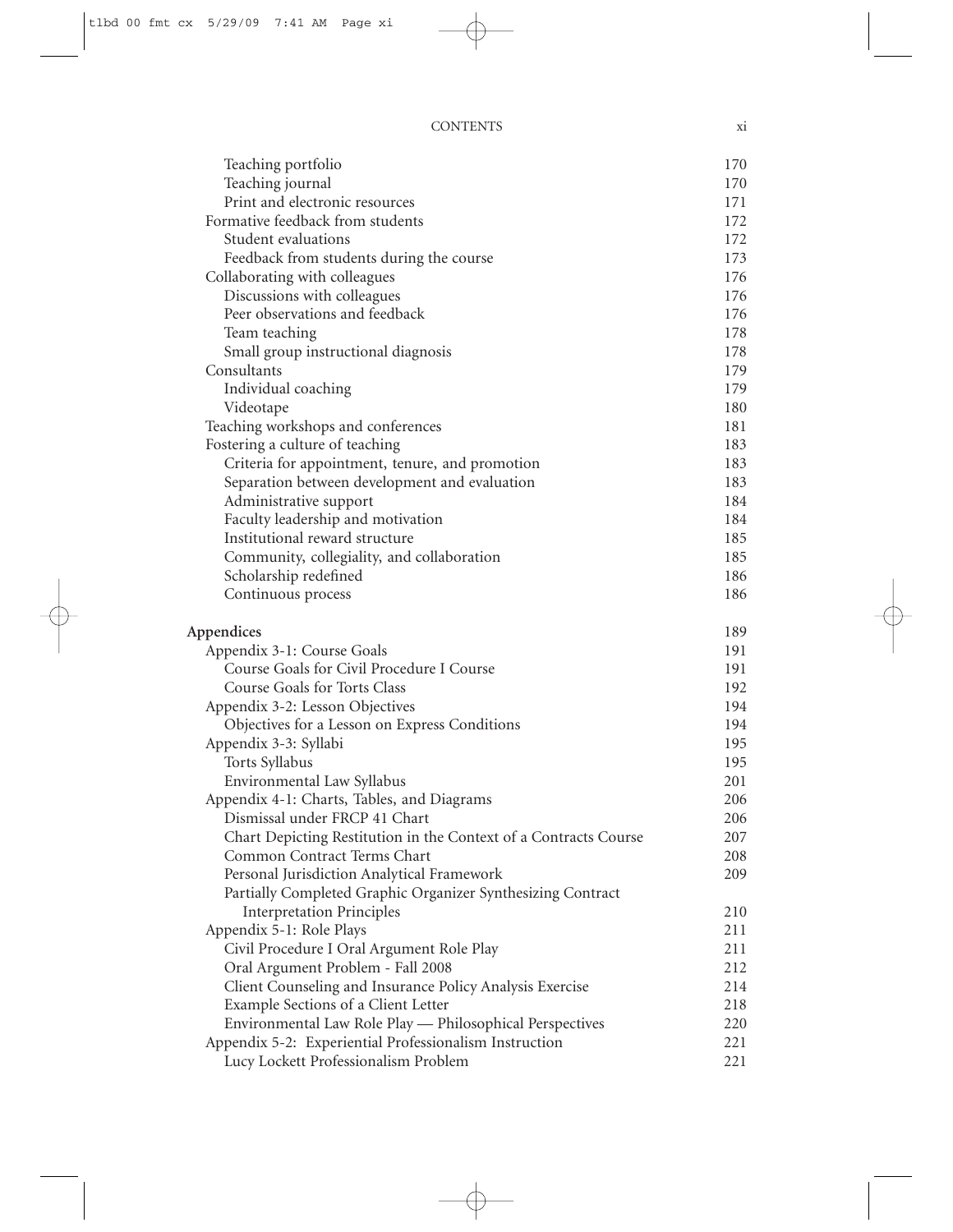| Handout for Small Group Public Service Experiential Learning Exercise         | 223 |
|-------------------------------------------------------------------------------|-----|
| Professionalism/Values Exercise Arising out of a Class Incident               | 224 |
| Identifying Criteria for Successful and Positive Interactions with Classmates | 225 |
| Appendix 5-3: Time Management/Self-Monitoring Log                             | 226 |
| Appendix 5-4: Post-Assessment Reflection Exercises                            | 227 |
| General Post-Assessment Reflection Exercise                                   | 227 |
| Cognitive Protocol                                                            | 230 |
| Appendix 6-1: Discovery Sequence Exercises                                    | 231 |
| Duty to Disclose Discovery Sequence Exercise                                  | 231 |
| Binding vs. Persuasive Authority Discovery Sequence Exercise                  | 234 |
| Appendix 7-1: Assessment Instruments                                          | 235 |
| Peer Feedback Formative Assessment Exercise                                   | 235 |
| Midterm/Peer Feedback, Reflection Assessment                                  | 237 |
| Guidelines for Phase III: Reflection                                          | 240 |
| International Environmental Law Quiz                                          | 243 |
| Civil Procedure – Reflections on Civil Litigation                             | 245 |
| Appendix 7-2: Rubrics                                                         | 247 |
| <b>Torts Rubric</b>                                                           | 247 |
| Rubric/Scoring Sheet                                                          | 248 |
| Remedies Peer Review Rubric                                                   | 250 |
| Client Letter Rubric                                                          | 251 |
| Clinical Rubric -Performance Competencies                                     | 253 |
| Appendix 8-1: Principles for Enhancing Student Learning -                     |     |
| Faculty Inventory                                                             | 256 |
| Appendix 8-2: Reflection Prompts                                              | 260 |
| Selected Resources – Books, Articles, Newsletters, Videos, and Websites       | 263 |
| <b>Books</b>                                                                  | 263 |
| Articles                                                                      | 264 |
| Newsletters                                                                   | 265 |
| Videos                                                                        | 265 |
| Websites                                                                      | 266 |
| Index                                                                         | 267 |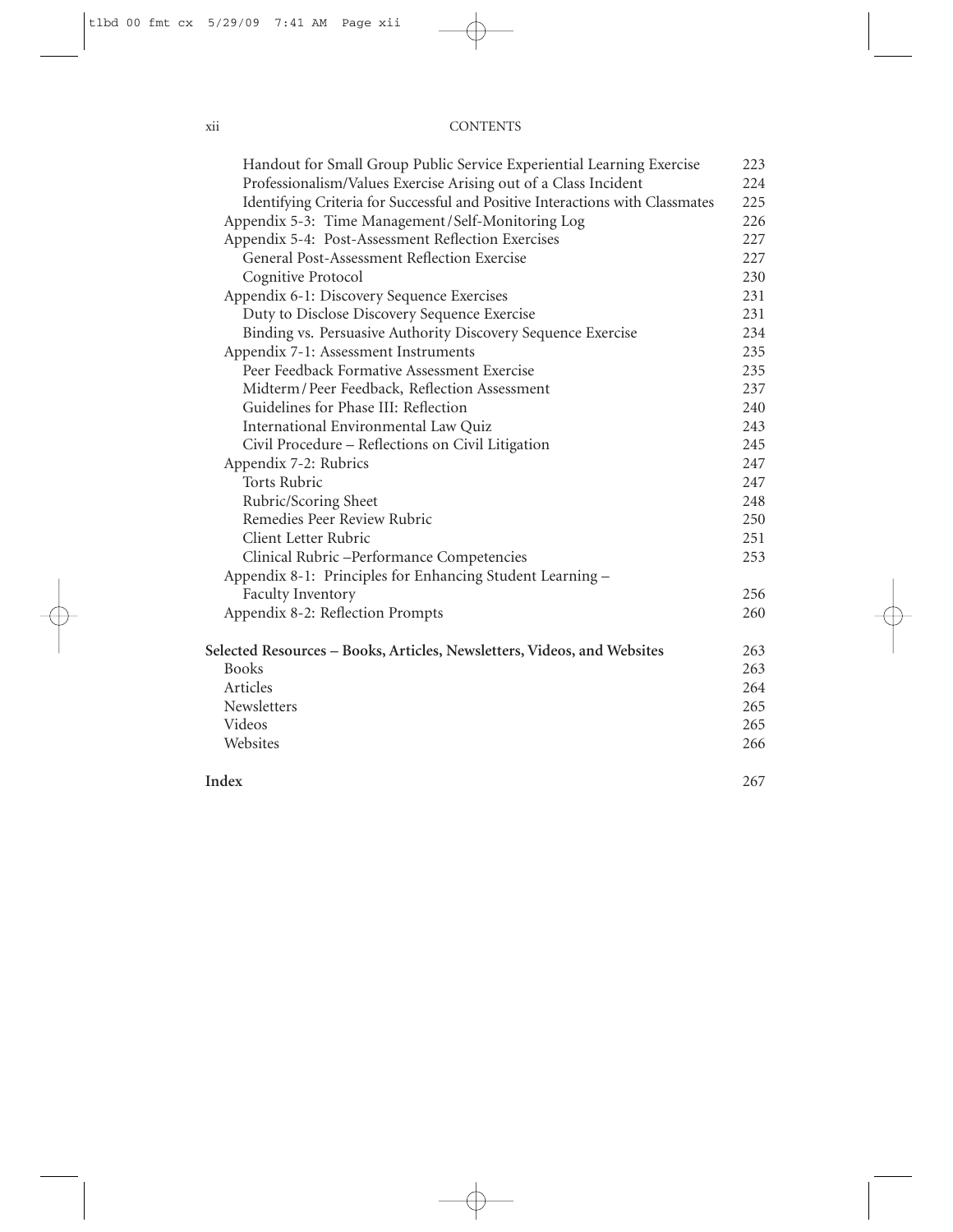## **Preface**

In this book, we seek to apply the enormous body of research on teaching and learning to legal education. Our goal is to provide concrete suggestions about how to design and conduct all aspects of teaching law students, from sequencing a course to grading an exam. While new and experienced teachers can apply the book's principles to any law school class, we have primarily focused on translating nuts-and-bolts teaching and learning techniques to doctrinal classes.

We invite you to read the chapters and appendices sequentially or individually, depending on your interests, competing demands, and students. We hope the book helps you and your students enjoy teaching and learning in law school. At the same time, we caution you not to feel compelled to adopt every suggestion in this book. Not only have none of us adopted every suggestion in this book, but we doubt anyone could do so. Instead, make small rather than wholesale changes, evaluate the effectiveness of every new practice you try, keep doing the things that work, discard the things that don't work, and, above all, aspire to continuous improvement.

The first chapter provides a legal education-focused overview of the research on teaching and learning. The second chapter captures the student perspective on law teaching and learning. Chapters 3 through 7 focus on fundamental elements of teaching: course design, class design, teaching methods, and assessment. Chapter 8 focuses on things law teachers can do to systematically improve themselves as teachers.

In writing this book, we are fortunate to benefit from the vast research on teaching and learning in higher education and studies of law students and legal education. A list of teaching and learning resources is at the end of the book; we encourage you to explore these further.

While we wrote this book in an effort to share what we believe to be core principles of teaching and learning, the book also is sort of a white paper for the "Context and Practice Casebook" series from Carolina Academic Press. The series is designed to apply the principles from this book, as well as other insights and recommendations from BEST PRACTICES IN LEGAL EDUCATION (CLEA 2007) and EDUCATING LAWYERS (JOSSEY-Bass 2007), to the creation of law school course materials.

We wish to thank the many people who made this book possible. We appreciate the support of our respective law schools and the patience of our families. We are grateful to our many students, who had no choice but to help us learn from our mistakes.

Michael Hunter Schwartz Sophie Sparrow Gerry Hess